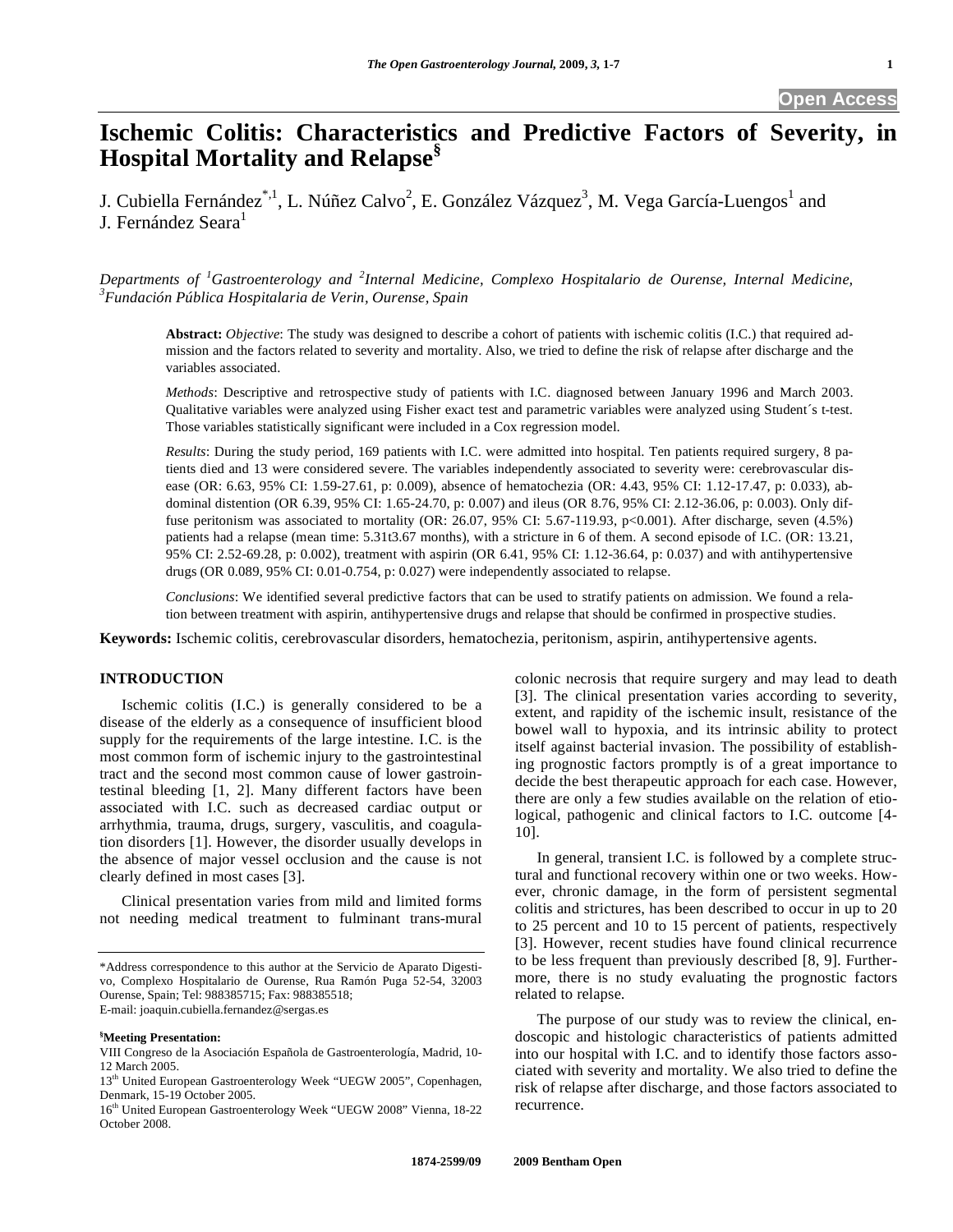#### **PATIENTS AND METHODS**

#### **Study Design**

 Descriptive and retrospective study based on review of medical records.

#### **Patients**

 We have reviewed all the endoscopic and histologic reports with the diagnosis of colitis between January 1996 and March 2003 in our hospital. Patients with a diagnosis of antibiotic associated colitis, inflammatory bowel disease, diverticulitis or infectious colitis were excluded. The diagnosis of I.C. was based on the endoscopic findings with a definitive or compatible histology. A definitive histology was considered when mucosal infarctation, thrombus or fibrin in the capillaries or submucosal hemorrhage was found. Instead, a compatible histology was diagnosed when loss of mucin and surface epithelial cells. a mild to moderate inflammatory cell infiltrate, edema or vascular congestion was present [3, 11, 12]. Whenever a colonoscopy was not available, diagnosis was based on surgical specimen. Those patients with the diagnosis of I.C. that did not require admission were also excluded. Finally, we included 169 patients with the diagnosis of I.C. that required admission into our hospital. Complexo Hospitalario de Ourense is a second level hospital in the Servicio Gallego de Salud, the public health system of Galicia-Spain, and attends 340.000 inhabitants.

#### **Descriptive Analysis**

 Clinical variables including age, sex, time elapsed from the onset of symptoms to admission, personal medical history (mainly cardiovascular) and regular medications were analyzed. Symptoms, physical signs and biochemical parameters on admission were evaluated. When a colonoscopy was performed the type and location of endoscopic findings were collected. Histologic findings were analyzed as well. Medical and surgical treatment, including fasting period, antibiotics, analgesia, anticoagulants, surgery, complications, time to discharge, were reviewed. Finally, complications, inhospital mortality and time to discharge were also collected. Continuous variables were expressed as mean ± standard deviation. Qualitative variables were expressed as absolute number and percentage.

#### **Severity Prognostic Factors**

 As previously described in other studies, we defined a moderate or mild group and a severe or complicated group [8-10, 13]. Severe I.C. included those patients that required surgery or died during admission. In contrast, mild I.C. included those patients that did not require surgery and had a good evolution only with medical treatment. To detect any possible relationship between the different variables obtained on admission and severe I.C. an univariant statistical analysis was performed. We used the Fisher exact test in qualitative variables and the Student´s t test in parametric variables. Finally all statistically significant variables were included into a Cox regression model (forward stepwise), in order to detect those independently related to severity. The results were expressed as Odds Ratio and confidence interval. We

considered statistically significant those differences with p  $< 0.05$ .

#### **Inhospital Mortality Prognostic Factors**

 To detect any possible relationship between the different variables measured on admission and mortality an univariant statistical analysis was performed. All statistically significant or clinically relevant variables were included into a Cox regression model (forward stepwise), to detect those independently related to mortality. The results were expressed as Odds Ratio and confidence interval. We considered statistically significant those differences with  $p < 0.05$ .

# **Relapse After Discharge**

 After discharge, the last follow-up date, the patient's condition and relapses were collected from medical records. If a relapse was diagnosed, the symptoms, the way to diagnosis, the presence of stenosis and the treatment provided were analyzed. Variables regarding demographics, personal medical history, regular medications. endoscopic findings and inhospital treatments were analyzed. Survival curves were generated according to the Kaplan Meier method and univariate survival distributions were compared with the use of the log-rank test. Finally, all statistically significant or clinically relevant variables were included into Cox regression model (forward stepwise), to detect those independently related to relapse. We considered statistically significant those differences with  $p \le 0.05$ .

 The statistical calculations were performed using SPSS 10.0.

## **RESULTS**

#### **1. Descriptive Analysis**

 The data regarding age, sex, personal medical history, regular medications, symptoms and physical findings at the time of admission are shown in Table **1**. The time elapsed from the onset of symptoms was  $3.2 \pm 6.1$  days. The biological, haematological and biochemical parameters obtained on admission are expressed in Table **2**. The diagnosis of I.C. was based on colonoscopy findings in 159 patients. The length of the colon affected was  $32.71 \pm 18.18$  cm. The endoscopic locations are expressed in Fig. (**1**) and the endoscopic findings are shown in Fig. (**2**). Histologic findings are expressed in Fig. (**3**).

 With regard to evolution during admission, the average stay was of  $11.2 \pm 10.55$  days, with a diagnosis delay of 4.62  $\pm$  4.34 days and a fasting time of 3.49  $\pm$  6.76 days. 60 patients (36.6%) received antibiotic treatment, analgesia was administered to 54 patients (33.1%) and 25 patients (15.2%) received anticoagulant therapy. Surgery was performed in 10 patients (5.9%): 4 due to acute abdomen at the time of admission, 6 due to deterioration despite medical treatment. 50% out of these patients that required surgery, died during hospitalization. 12 patients (7.1%) had some kind of complication. Finally, 8 patients (4.6%) died during admission, been the cause of death directly related to I.C in seven of them. The mean time to death was  $12.25 \pm 13.24$  days. The group of severe I.C.  $(6.77 \pm 11.68$  days) comprised thirteen patients (7.7%): ten required surgery and eight died during admission.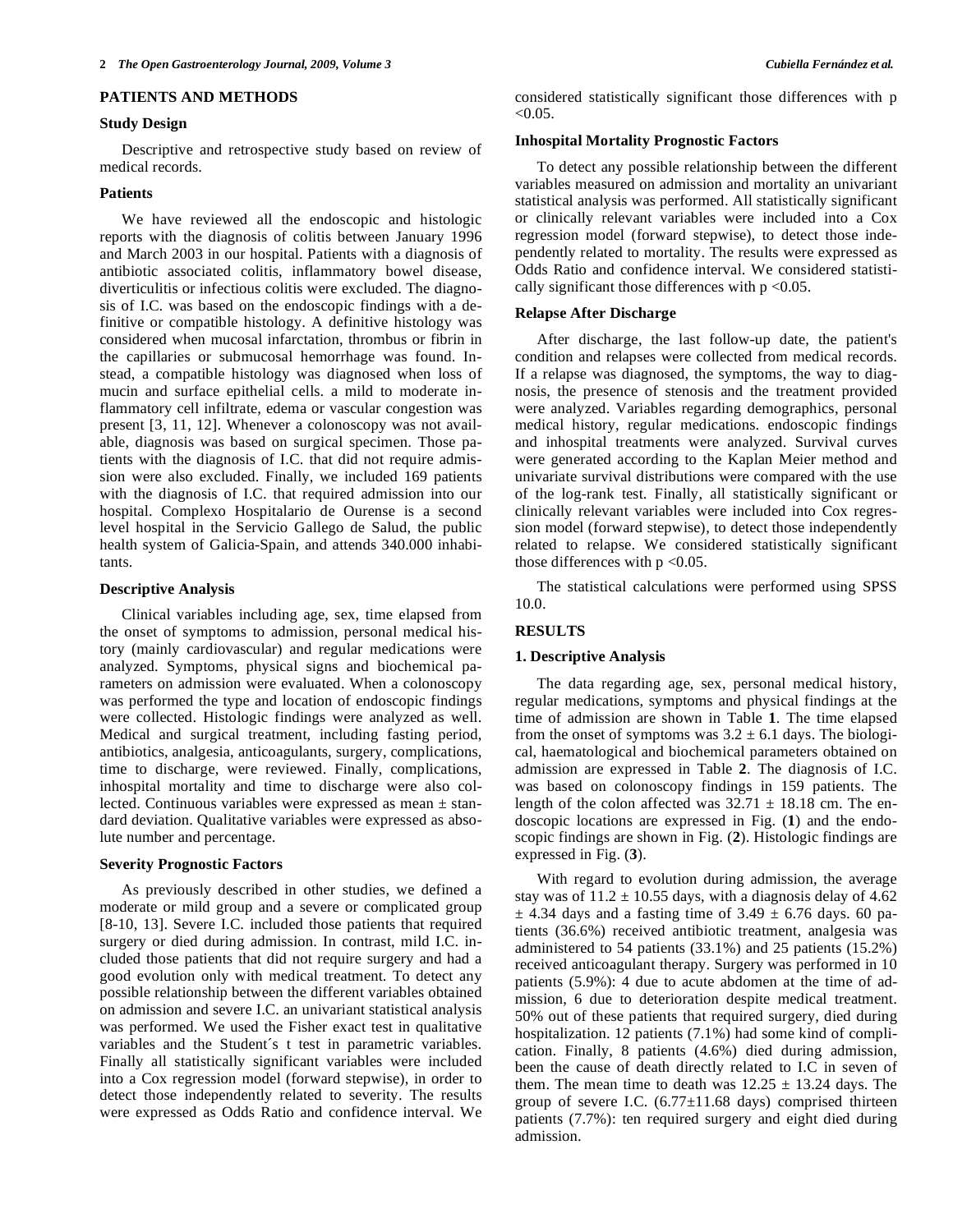# **Table 1. Clinical Characteristics of Patients with I.C. and Predictive Factors of Severity by Univariant Analysis**

|                                                    | All              | Mild I.C.        | Severe I.C.      | ${\bf P}$ |  |  |  |
|----------------------------------------------------|------------------|------------------|------------------|-----------|--|--|--|
| Age (years)                                        | $75.73 \pm 10.5$ | 75.43±10, 50     | 79.28±10.34      | 0.165     |  |  |  |
| Sex (M/F)                                          | 74/95            | 67/89            | 7/6              | 0.317     |  |  |  |
| <b>Personal medical history</b>                    |                  |                  |                  |           |  |  |  |
| <b>Arterial hypertension (yes)</b><br>$\bullet$    | 97 (57.4%)       | 87 (55.8%)       | 10 (76.9%)       | 0.116     |  |  |  |
| Dislypemia (yes)                                   | 44 (26%)         | 41 (26.3%)       | $3(23.1\%)$      | 0.548     |  |  |  |
| Diabetes mellitus (yes)                            | 33 (19.5%)       | 30 (19.2%)       | $3(23.1\%)$      | 0.485     |  |  |  |
| Smoking habit (yes)<br>$\bullet$                   | $17(10.1\%)$     | $15(9.6\%)$      | $2(15.4\%)$      | 0.385     |  |  |  |
| Chronic renal failure (yes)<br>$\bullet$           | $7(4.1\%)$       | 6(3.8%)          | $1(7.7\%)$       | 0.435     |  |  |  |
| Valve heart disease (yes)                          | $12(7.1\%)$      | $11(7.1\%)$      | $1(7.7\%)$       | 0.630     |  |  |  |
| Ischemic heart disease (yes)                       | 31 (18.3%)       | 27 (17.3%)       | $4(30.8\%)$      | 0.196     |  |  |  |
| Hypertensive heart disease (yes)                   | 26 (15.4%)       | 23 (14.7%)       | $3(23.1\%)$      | 0.321     |  |  |  |
| <b>Atrial fibrillation (ves)</b>                   | 25 (14.8%)       | 20 (12.8%)       | 5(38.5%)         | 0.027     |  |  |  |
| Peripheral arteriopathy (yes)                      | 13 (7.7%)        | $10(6.4\%)$      | $3(23.1\%)$      | 0.065     |  |  |  |
| Abdominal aorta surgery (yes)<br>$\bullet$         | $2(1.2\%)$       | $\boldsymbol{0}$ | $2(15.4\%)$      | 0.005     |  |  |  |
| Ischemic colitis (yes)<br>۰                        | $7(4.1\%)$       | 7(4.3%)          | $\overline{0}$   | 0.708     |  |  |  |
| Shock (yes)                                        | $7(4.1\%)$       | 4(2.6%)          | $3(23.1\%)$      | 0.011     |  |  |  |
| Cerebrovascular disease (yes)                      | 21 (12.4%)       | 15 (9.6%)        | 6(46.2%)         | 0.002     |  |  |  |
| <b>Medications</b>                                 |                  |                  |                  |           |  |  |  |
| Acetylsalicylic acid (yes)<br>$\bullet$            | 54 (32%)         | 49 (31.4%)       | 5(38.5%)         | 0.404     |  |  |  |
| <b>NSAIDs</b> (yes)                                | 18 (10.7%)       | $16(10.3\%)$     | $2(15.4\%)$      | 0.414     |  |  |  |
| <b>Acenocumarol</b> (yes)                          | $10(5.9\%)$      | $9(5.8\%)$       | 1(7.7%)          | 0.561     |  |  |  |
| Low weight heparin (yes)                           | $3(1.8\%)$       | $2(1.3\%)$       | 1(7.7%)          | 0.215     |  |  |  |
| Digoxine (yes)                                     | 6(3.6%)          | $5(3.2\%)$       | 1(7.7%)          | 0.386     |  |  |  |
| Diuretics (yes)<br>$\bullet$                       | 35 (20.7%)       | 31 (19.9%)       | $4(30.8\%)$      | 0.270     |  |  |  |
| Antidepressants (yes)<br>$\bullet$                 | $6(3.6\%)$       | 6(3.8%)          | $\boldsymbol{0}$ | 0.614     |  |  |  |
| <b>Antihypertensives (yes)</b>                     | 91 (53.8%)       | 86 (55.1%)       | 5(38.5%)         | 0.193     |  |  |  |
| <b>Symptoms and Physical Findings on Admission</b> |                  |                  |                  |           |  |  |  |
| Abdominal pain (ves)<br>$\bullet$                  | 137 (82%)        | 129 (83.8%)      | 8 (61.5%)        | 0.060     |  |  |  |
| Hematochezia (yes)<br>$\bullet$                    | 154 (91.1%)      | 147 (94.2%)      | 7(53.8%)         | < 0.001   |  |  |  |
| Diarrhea (ves)<br>$\bullet$                        | 119 (70.4%)      | 113 (72.4%)      | 6(46.2%)         | 0.051     |  |  |  |
| Fever (ves)                                        | 22(13%)          | 18 (11.5%)       | $4(30.8\%)$      | 0.070     |  |  |  |
| <b>Abdominal distention (yes)</b><br>$\bullet$     | 12 (7.2%)        | $6(3.9\%)$       | $6(50\%)$        | < 0.001   |  |  |  |
| Vomit (yes)<br>$\bullet$                           | 48 (28.4%)       | 43 (27.7%)       | 5(38.5%)         | 0.298     |  |  |  |
| Localizad peritonism (yes)<br>$\bullet$            | 8 (4.7%)         | $6(3.8\%)$       | 2(16.7%)         | 0.103     |  |  |  |
| Diffuse peritonism (yes)<br>$\bullet$              | $7(4.2\%)$       | $2(1.3\%)$       | 5(41.7%)         | < 0.001   |  |  |  |
| Ileus (yes)                                        | 15 (8.9%)        | $11(7.1\%)$      | 4(33.3%)         | 0.014     |  |  |  |

Parametric variables are expressed as mean ± SD. Qualitative variables are expressed in as absolute numbers and percentages. Differences were considered statistically significant when  $\rm p$  <0.05.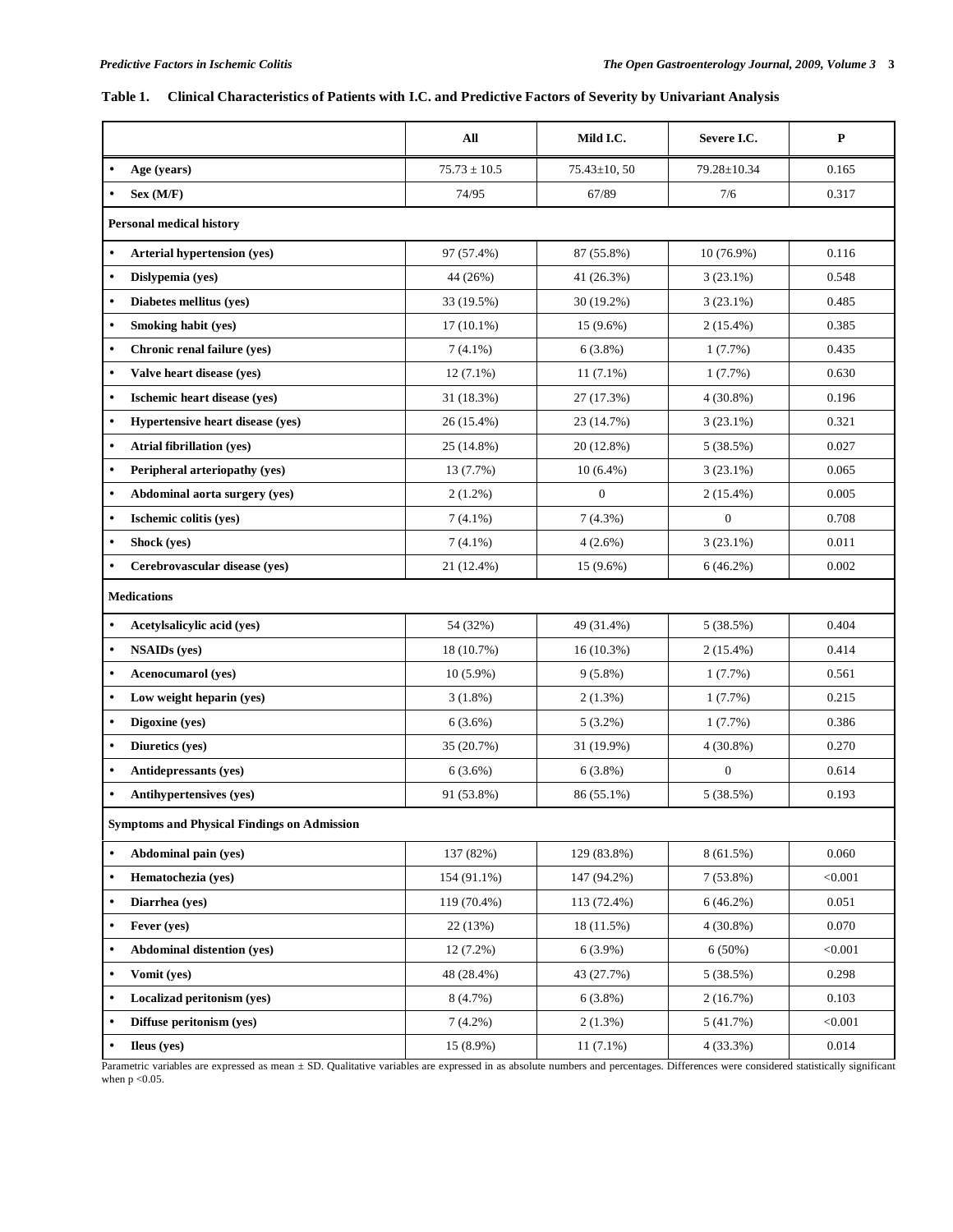|                                                 | All                | Mild I.C.           | Severe I.C.        | $\mathbf{P}$ |
|-------------------------------------------------|--------------------|---------------------|--------------------|--------------|
| Sistolic arterial pressure (mmHg)<br>$\bullet$  | $137.75 \pm 26.41$ | $139.33 \pm 25.57$  | $118.85 \pm 30.01$ | 0.007        |
| Diastolic arterial pressure (mmHg)<br>$\bullet$ | $76.33 \pm 13.77$  | $77.37 \pm 12.83$   | $63.85 \pm 18.61$  | 0.001        |
| Heart rate (beats/minute)<br>$\bullet$          | $78.7 \pm 14.44$   | $78.09 \pm 13.07$   | $89.67 + 28.11$    | 0.019        |
| Temperature (°C)<br>$\bullet$                   | $36.54 \pm 0.65$   | $36.51 \pm 0.63$    | $36.9 \pm 0.82$    | 0.045        |
| Leukocyts $(mil/mm3)$<br>$\bullet$              | $11.84 + 8.4$      | $11.76 \pm 8.6$     | $12.78 + 6.1$      | 0.676        |
| Haemoglobin (gr/dl)<br>$\bullet$                | $13.28 \pm 1.97$   | $13.40 \pm 1.96$    | $11.86 \pm 1.57$   | 0.006        |
| Platelets $(mil/mm3)$<br>$\bullet$              | $223.1 \pm 78.35$  | 222.95±79.22        | 225.87±62.42       | 0.903        |
| I.N.R<br>$\bullet$                              | $1.26 \pm 0.59$    | $1.25 \pm 0.61$     | $1.35 \pm 0.43$    | 0.571        |
| Protrombine time (%)<br>$\bullet$               | $82.28 \pm 18.24$  | $82.93 \pm 18.30$   | $74.65 \pm 16.26$  | 0.116        |
| Glucose (mg/dl)<br>$\bullet$                    | 127.28±47.11       | 125.89±48.28        | $143.62 \pm 26.17$ | 0.194        |
| Urea $(mg/dl)$<br>$\bullet$                     | 59.98+51.31        | 58.19±52.42         | $81.38 \pm 28.93$  | 0.118        |
| Creatinine (mg/dl)<br>$\bullet$                 | $1.23 \pm 1.03$    | $1.21 \pm 1.07$     | $1.38 \pm 0.48$    | 0.873        |
| Sodium (mEq/l)<br>$\bullet$                     | $138.22 \pm 3.63$  | $138.32 \pm 3.7$    | $137.31 \pm 2.46$  | 0.337        |
| Potasium (mEq/l)<br>$\bullet$                   | $4.25 \pm 0.61$    | $4.22 \pm 0.58$     | $4.62 \pm 0.93$    | 0.023        |
| Calcium (mg/dl)<br>$\bullet$                    | $8.72 \pm 0.62$    | $8.78 \pm 0.57$     | $7.88 \pm 0.93$    | < 0.001      |
| LDH (I.U.J)<br>$\bullet$                        | 382.07±196.04      | $372.63 \pm 180.61$ | 698.50±504.17      | 0.02         |
| pH<br>$\bullet$                                 | $7.38 \pm 0.06$    | $7.38 \pm 0.06$     | $7.41 \pm 0.05$    | 0.286        |
| $HCO3$ (mmol/l)<br>$\bullet$                    | $24.78 + 4.93$     | $25.33 \pm 4.16$    | $21.12 \pm 7.3$    | 0.048        |
| $PCO2$ (mm Hg)<br>$\bullet$                     | $40.84 + 9.26$     | $42.17 \pm 7.89$    | $36.63 \pm 12.17$  | 0.084        |

**Table 2. Physical, Biochemical and Haematological Data on Admission and Predictive Factors of Severity by Univariant Analysis** 

Results are expressed as mean  $\pm$  SD. Differences were considered statistically significant when p <0.05.



**Fig. (1).** Endoscopic locations of I.C. The results are expressed as a percentage of total number of colonoscopies.



centage of total number of colonoscopies.

# **2. Severity Prognostic Factors**

The group of severe I.C.  $(6.77 \pm 11.68$  days) comprised thirteen patients (7.7%): ten required surgery and eight died during admission. Data obtained from the univariant analysis are expressed on Tables **1** and **2**. After introducing the statistically significant variables in the univariant analysis into a Cox regression model, the personal history of cerebrovascular disease (OR: 6.63, 95% I.C: 1.59-27.61, p: 0.009), the absence of hematochezia (OR: 4.43, 95% I.C: 1.12-17.47, p: 0.033), the presence of abdominal distention (OR 6.39, 95% I.C: 1.65-24.70, p: 0.007) and ileus (OR 8.76, 95% I.C: 2.12 -36.06, p: 0.003) were independently associated to severity.

#### **3. Inhospital Mortality Prognostic Factors**

 In the univariant analysis it was found an statistically significant relation between mortality. personal history of vascular cerebral disease (p: 0.009), absence of hematoquecia (p: 0.002), presence of abdominal distention ( $p$ < 0.001), presence of diffuse peritonism (p< 0.001), decreased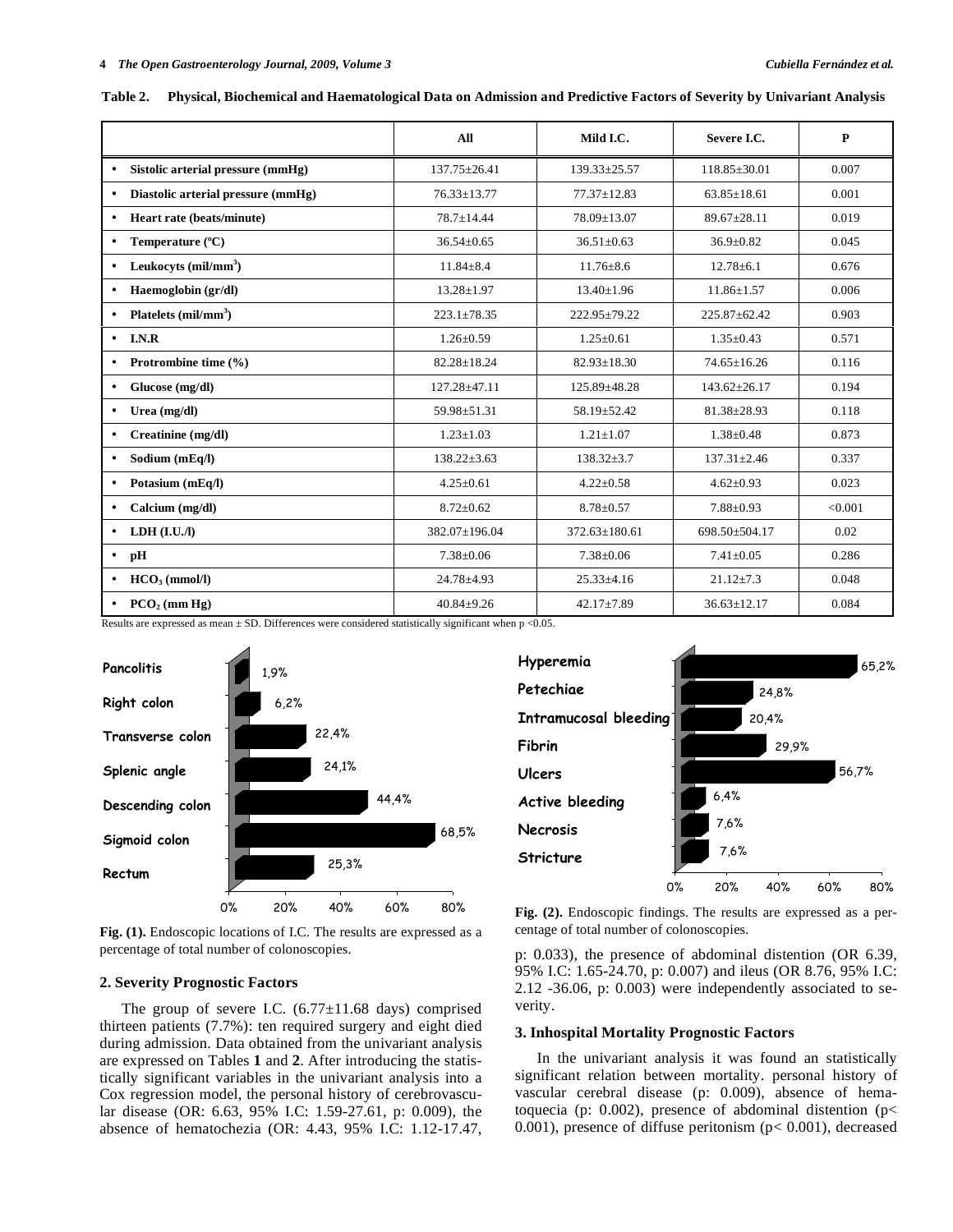

**Fig. (3).** Histologic Findings. The descriptive results are expressed as a percentage.

serum levels of calcium (p< 0.001) and increased levels of LDH (p< 0.001). After introducing these variables into a Cox regression model, only the presence of diffuse peritonism (OR: 26.07, 95% I.C: 5.67-119.93, p< 0.001) was independently associated to mortality.

# **4. Relapse After Discharge**

 Due to lack of follow-up, 6 patients were excluded from the 161 patients discharged alive. The cohort of 155 patients was followed at our centre for a median time of 68.3 months (1-124). 47 patients (30.3%) died at the end of follow-up. During this interval I.C. relapse was detected in 7 patients. The mean time to diagnosis was  $5.31 \pm 3.67$  months. The symptoms at diagnosis were diarrhea [5], abdominal pain [3] and rectal bleeding [3]. A colonic stricture was detected in six patients. Nevertheless, all patients were treated conservatively. In the Kaplan-Meier survival analysis we found a relation statistically significant between the probability of relapse and a previous episode of I.C. continuous treatment with acetyl salicylic, continuous treatment with antihypertensive drugs and presence of edema on histology (Fig. **4**). After introducing these variables into a Cox regression model, a previous episode of I.C. (OR: 13.21, 95% I.C: 2.52- 69.28, p. 0.002), continuous treatment with acetyl salicylic acid (OR 6.41, 95% I.C: 1.12-36.64, p: 0.037) and continuous treatment with antihypertensive drugs (OR 0.089, 95% I.C: 0.01-0.754, p: 0.027) were independently associated with relapse of I.C.

# **DISCUSSION**

 In our series, patients that required admission due to I.C. were old. They had a high prevalence of cardiovascular risk factors as well as consumption of antihypertensive drugs, aspirin and diuretics. No prospective study has established the association between I.C. and cardiovascular pathology, chronic obstructive pulmonary disease, use of different medications and other circumstances responsible for a reduction in blood flow. However, observational and metaanalysis studies that point to a relationship between I.C. and irritable bowel syndrome and their treatment with antagonists of 5-HT3 receptors have recently been published [14]. Whether they are different stages of the same process remains unclear. Another predisposing factor for I.C. may be constipation, probably due to the increased colonic luminal pressure which could generate a reduction in blood flow in the colonic wall [4]. Considering that our study was retrospective, these variables could not be collected and their relation with the development of I.C. should be addressed in a specifically designed study.

 The spontaneous and usually self-limiting form of I.C. gets in contrast with the fulminant or severe form. The rate of symptomatic self-resolution varies widely from medical to surgical experiences. In medical series, the immediate course was uneventful -did not require surgery and were alive at discharge- in 85.5-66% of patients [5, 8, 10, 15]. In contrast, in surgical experiences, this rate was around 33-50% [7, 9, 16]. As some mild I.C. can be misdiagnosed, it is difficult to determine the true incidence of I.C. A strict definition of I.C. would require biopsy confirmation of each diagnosis, although, in clinical practice, the criteria used to make an I.C. diagnosis are likely to vary. In fact, most of mild I.C. lack of a definitive histologic criteria, and diagnosis is based on clinical and endoscopic findings with a compatible biopsy. Even when the diagnosis is clinically suspected, and then confirmed by endoscopy and biopsy, finding these cases in an administrative or medical record database depend on an appropriate coding for this diagnosis. In our series, we reviewed our hospital endoscopic and histopathologic reports in order to identify all the patients with the diagnosis of I.C., and consequently it reflects quite accurately the spectrum of the disease in our area. In fact, our severe I.C. incidence is low but similar to that described in a recently prospective study in Spain [15].

 In our series, we have determined which factors are associated to severity and inhospital mortality. We have only analyzed those variables available on admission, in order to detect those that could help us to stratify risks when patients arrive to hospital. Out of all the clinical parameters evaluated in our patients, abscense of hematochezia, presence of abdominal distension and ileus predict worse prognosis. These clinical findings may be related to a reduced peristaltism due to trans-mural injury, which could lead to perforation and subsequent peritonitis. Although diffuse peritonism is not independently related to severity, it is noteworthy that is the only prognostic factor of inhospital mortality. These variables are consistent with what has previously been described [9, 10]. We found no relationship between age and sex, and the subsequent evolution of IC as other studies did [5, 9, 16, 17].

 The precise endoscopic and histologic picture of I.C. depends on the rate of the ischemic insult and on the stage of the natural history of the disease at the moment of diagnosis. The initial diagnostic study should be obtained early in the course. Endoscopic findings such as bluish-black mucosa, submucosa hemorrhage, diffuse mucosal edema and intraluminal bleeding are more often detected on early endoscopy [4]. However, caution is indicated when performing colonoscopy. Distention of the bowel could diminishes colonic blood flow and actually may cause or amplify the magnitude of colonic ischemia [3]. Other non specific findings, such as erythema, edema and ulcerations do not correlate with the timing of endoscopy [4]. In our series, the median delay of colonoscopy was four days, and most of the endoscopic findings were non specific and related to limited I.C.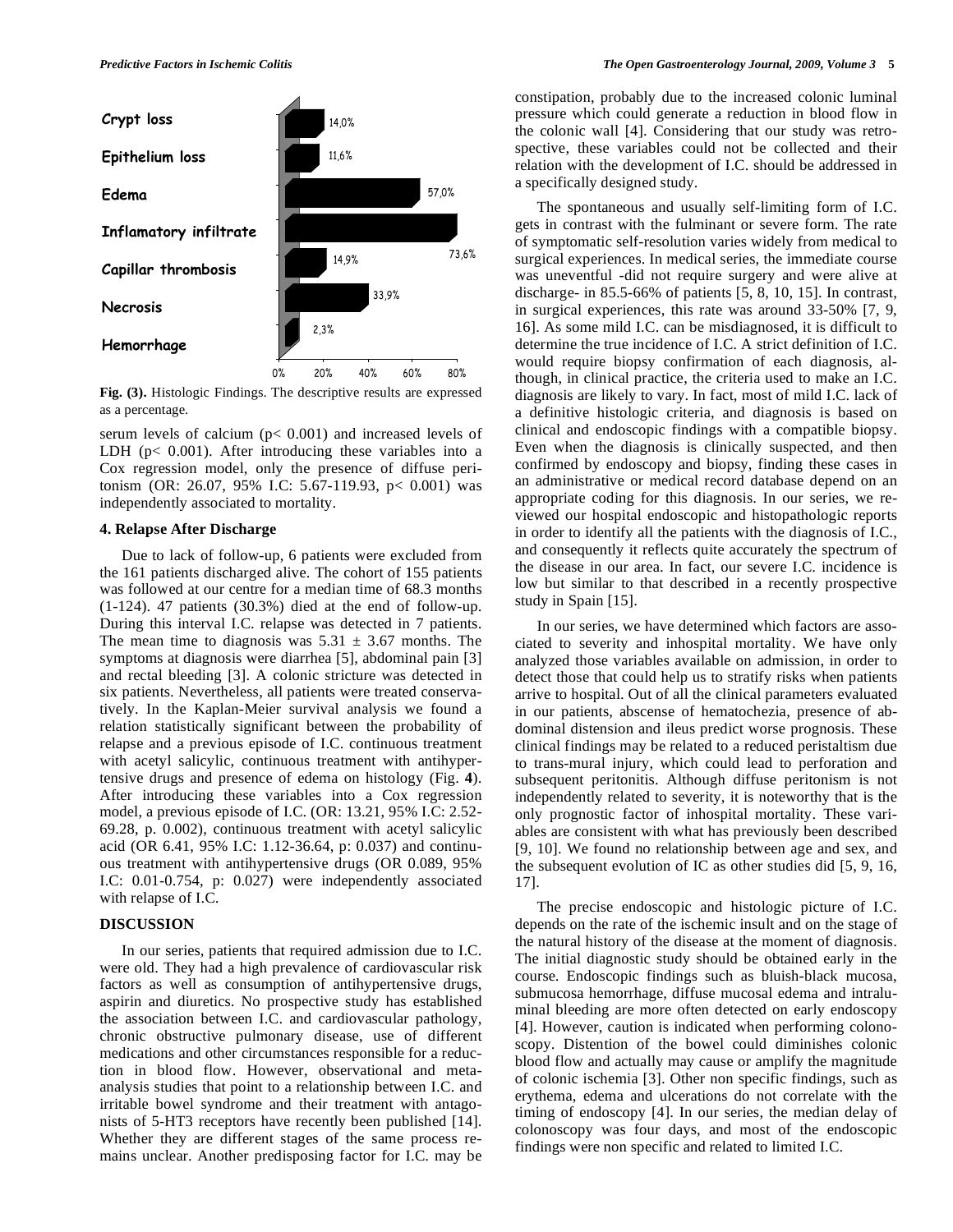

**Fig. (4).** Relapse free survival according to previous episodes of I.C., treatment with antihypertensive drugs, treatment with acetylsalicylic acid and edema on histology.

 Although severe I.C. may benefit from fasting, intravenous fluids, correction of predisposing factors and broad spectrum antibiotics, the rule of theses treatments is doubtful in mild I.C. In fact, mild I.C can be managed as outpatient if endoscopy excludes necrosis and patient tolerates diet. The role of antibiotics is unclear. In experimental studies, antibiotics have demonstrated to offer protection against bacterial translocation [18] and prolong survival after intestinal ischemia in rats [19]. In fact, its common use is recommended by many authors [3, 20]. However, there is no clinical evidence of beneficial effects, and this issue should be addressed in a prospective randomized trial. In our series, many patients received antibiotics, not only in the severe group but also in the mild one.

 In some cases, mild I.C. can evolve to a chronic form. In these cases damage penetrates the muscularis propria. The damaged muscularis is replaced by fibrous tissue during a period of weeks to months and frequently results in a colonic stricture. In addition, granulation tissue may replace the injured mucosa and submucosa, and eventually, as mucosa regenerates over the edematous and widened submucosa, chronic ulcerations and persistent areas of segmental colitis

develop [3, 12]. However, there is little information on the evolution of I.C. after discharge and the risk of relapse. Two recent studies have addressed this question. Hugier *et al.* [9] described 5 recurrences of the 58 patients who survived the initial episode of I.C. One had a fatal course due to recurrence and died. Medina *et al.* [8] found 5 relapse out of 48 patients who were discharged. In this series, all patients developed a stricture, but were managed in a conservative fashion. Our study shows a low risk of relapse after discharge. All relapses took place in the year after discharge, and were mainly related to the development of strictures. However in all cases the course was benign and did not require surgery.

 We have identified three variables independently related to the risk of relapse: treatment with acetyl salicylic acid, use of antihypertensive drugs, a previous episode of I.C and edema on histology. NSAIDs and salycilates have been largely associated to several forms of colitis, including I.C [21-23]. Studies in the TNBS model confirmed the ability of NSAIDs to exacerbate colitis [24]. There is now convincing evidence from animal studies that it is the inhibition of COX-2 by NSAIDs that is responsible of this effect [24]. NSAIDs asso-